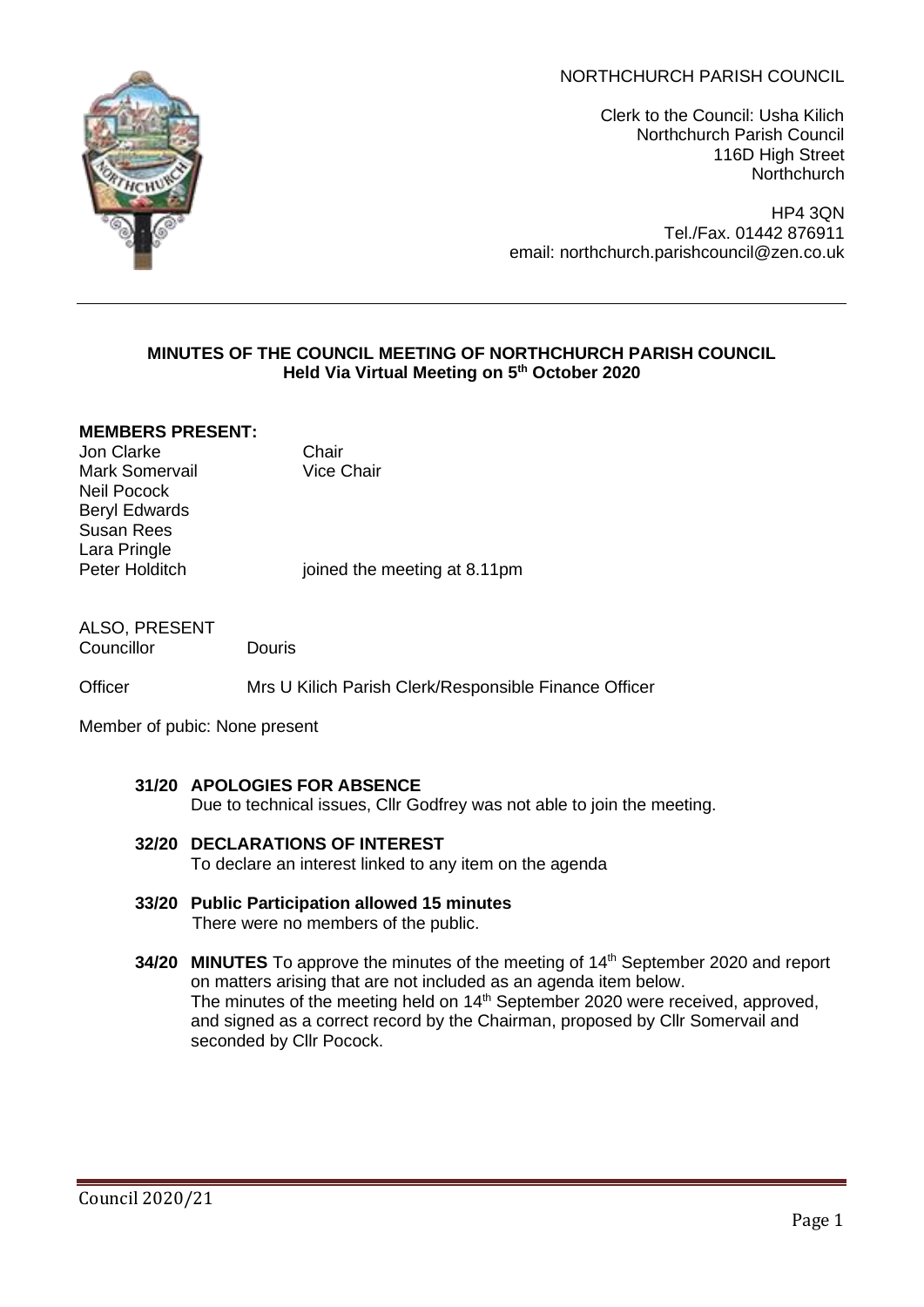### 20/20: 8. **Website compatibility**

Update, the new website should be live around  $9<sup>th</sup>$  October 2020. TEEC (web provider) has informed the Council that NPC's website will go live week commencing 12<sup>th</sup> October 20. The Public Sector Bodies (Websites & Mobile Applications No.2) Accessibility Regulations 2018 (to give its full title) came into force in late 2018. Its aim is to ensure public sector websites and mobile apps are accessible to all users, especially those with disabilities.

## **35/20 REPORT FROM BOROUGH/COUNTY COUNCILLORS**

To receive a report from County and Borough Councillor's.

Following report from Cllr Douris.

- a) Councillor Douris reported that Herts County Council are working hard to ensure they are ready for the second spike of Covid 19.
- b) Since the new school term in September, few schools have reported cases of Covid, the schools have taken the measure to close for 1 to 2 days.
- c) Around 65 buses have been provided for schools, the school children are expected to wear a mask.
- d) The maintenance of the footpath on St Mary's has been carried out on both sides, the area that has not been dealt with will be done next year when there is money in the budget.
- e) Speed volume will be carried out on Mandlenys this being the first step to implement 20mph, the check has been put on hold during Covid.

Cllr Rees asked Cllr Douris on the flooding and the drains, Cllr Douris informed members that HCC has many flooding's being reported, a large number being in DBC. Cllr Douris also mentioned a pre-planned program with a frequency depending on vulnerability, if however, there are any drains that may not have been cleared to report them to Cllr Douris.

Cllr Pringle reported on the following.

a) Planning White Paper is of a concern which proposes the changes to the current planning system which will give an automatic right to developers to build and to remove the consultation process from the Town/Parish Councils.

### **36/20 CHAIRMANS REPORT & CORRESPONDENCE RECEIVED**

- 1. To consider the grass cutting contract at the rec ground Cllr Clarke advised members that 3 quotes were received for the grass cutting at the Recreational Ground, the cheapest one was from the Northchurch Cricket Club (NCC). Cllr Somervail proposed, and it was resolved unanimously to accept the quote from NCC.
- 2. To consider the wildflower contract Cllr Clarke informed members that a quote from Sunnyside Rural Trust has been received, however, it was proposed by Cllr Clarke to wait for further quotes before a decision can be made. Cllr Somervail has emailed 4 other providers; one has got back referring NPC to Middlesex Wildlife.
- 3. Essex and Herts Ambulance Cllr Clarke proposed to donate £250 to Essex and Herts as NPC has done in the past, it was resolved unanimously to donate £250.